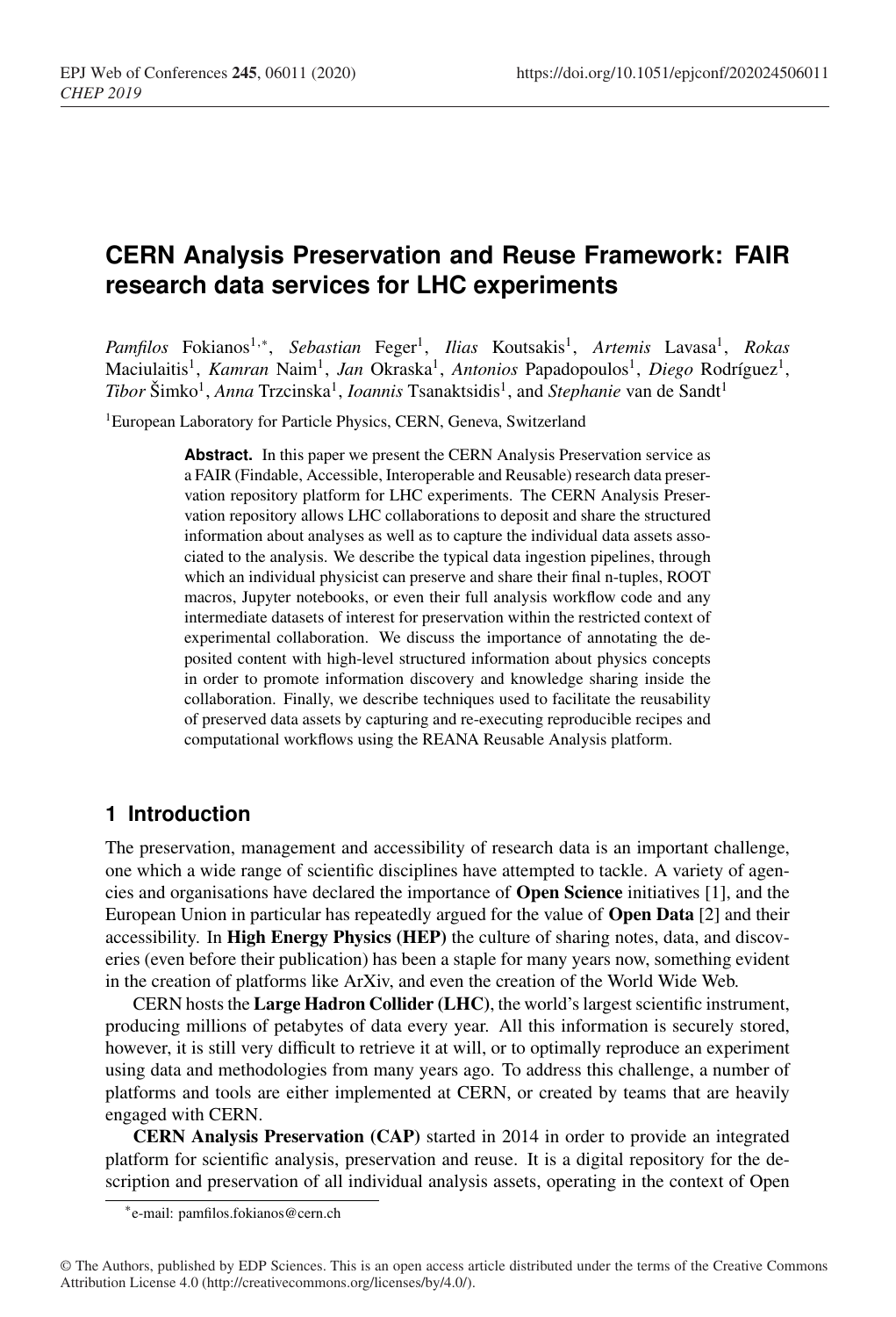Science [3]. Through CAP, researchers can capture all the necessary metadata, save analysis components, engage in best practices for scientific preservation, and allow extensive collaboration between the researchers. This paper presents CERN Analysis Preservation as an endto-end solution for scientific preservation and collaboration, with HEP-specific functionality. CAP aims at responding to two parallel demands:

*Inside of the Collaborations:* Due to the high degree of complexity of the analyses, preserving them becomes very challenging.

*Externally:* As a matter of policy, research funders are increasingly demanding that funded research programs institute data management frameworks to support data and knowledge preservation, but also the reuse, reinterpretation and reproducibility of research findings [4].

| <b>COSS</b>                                                                                                  |                                                                                                                                                                                                                                                                                                                                                                                                                                                                                                                                                                                                                                                                                                                                                                                                                     | Home What's CAP? Get Started Integrations Documentation Login           | CLESS Analysis Preservation RETA<br><b><i>Channel</i></b>                                                                   | േര                                                                                                                                                                                                                                                                                                                            | Create                                                                                                                                                                                                                                                              |
|--------------------------------------------------------------------------------------------------------------|---------------------------------------------------------------------------------------------------------------------------------------------------------------------------------------------------------------------------------------------------------------------------------------------------------------------------------------------------------------------------------------------------------------------------------------------------------------------------------------------------------------------------------------------------------------------------------------------------------------------------------------------------------------------------------------------------------------------------------------------------------------------------------------------------------------------|-------------------------------------------------------------------------|-----------------------------------------------------------------------------------------------------------------------------|-------------------------------------------------------------------------------------------------------------------------------------------------------------------------------------------------------------------------------------------------------------------------------------------------------------------------------|---------------------------------------------------------------------------------------------------------------------------------------------------------------------------------------------------------------------------------------------------------------------|
| <b>CERN</b>                                                                                                  |                                                                                                                                                                                                                                                                                                                                                                                                                                                                                                                                                                                                                                                                                                                                                                                                                     |                                                                         | <b>Filters</b><br><b>COLLEGE</b><br>Drafts.                                                                                 | Results area                                                                                                                                                                                                                                                                                                                  |                                                                                                                                                                                                                                                                     |
| Analysis                                                                                                     |                                                                                                                                                                                                                                                                                                                                                                                                                                                                                                                                                                                                                                                                                                                                                                                                                     |                                                                         |                                                                                                                             | No title provided (2)<br>5 November 2018                                                                                                                                                                                                                                                                                      | EPH 13-023                                                                                                                                                                                                                                                          |
|                                                                                                              | Preservation<br>capture, preserve and reuse physics analyses                                                                                                                                                                                                                                                                                                                                                                                                                                                                                                                                                                                                                                                                                                                                                        |                                                                         | TYPE.<br>$\Box$ one-sealesty-0.0.1 (137)<br>TT one-state-questionaire-v0.0.1 CD                                             | <b>BRATTLINE</b><br>A measurement of the production cross raction ratio (CQD)(13PD)(COD)(13D) is one-served. The gbd CSP) and gb2 CSP3 bottomsmium (trans.<br>promptly produced in cor says C C = 8 TeV, are detected by the DRI experiment at the DIRK LHC through their radiative decays [61,3039 - * .<br>12 scalestown in | Updated 5 months ago                                                                                                                                                                                                                                                |
|                                                                                                              |                                                                                                                                                                                                                                                                                                                                                                                                                                                                                                                                                                                                                                                                                                                                                                                                                     |                                                                         | CADI STATUS<br>$\sim$<br>PHYSICS OBJECTS<br>$\Delta$<br>$\Box$ muon CD                                                      | No title provided of<br>5 November 2018<br>are 11 oct.                                                                                                                                                                                                                                                                        | $10 + 13 - 017$                                                                                                                                                                                                                                                     |
|                                                                                                              | Capture<br>88<br>⋿<br>Collect and present dements<br>Share your analysis and                                                                                                                                                                                                                                                                                                                                                                                                                                                                                                                                                                                                                                                                                                                                        | Collaborate<br>Rouse<br>G<br>flun complement workflows                  |                                                                                                                             | A continuition of results on the rank decays But- H g+p- and BBD - H p+p- from the DHS and LHCb experiments is performed. After<br>accounting for locaus constations, the average time integrated branching baction of the decay BaD -> (ar)a- is deter initial to be BDo3 -> (a.<br>11 scrampers is<br>Updated 5 months ago  |                                                                                                                                                                                                                                                                     |
|                                                                                                              | paying to sockeyment and<br>components with other space.<br>your collaboration or group.<br>never your analysis.                                                                                                                                                                                                                                                                                                                                                                                                                                                                                                                                                                                                                                                                                                    | and easily more analysis.<br>components                                 | $\Box$ verso: (1)<br>NEXT DEADLINE, DATE<br>$\sim$                                                                          | Observation of BROH - - Ggt; psiC25) phi K+3 -<br>A Monaday 1974<br>89113-009<br>The decay th- - · @C2DQRI> is observed for the first time using 1K-6 fb-1 of data sollected at center energy II Tell at Offi. The statistical                                                                                                | 88413-009                                                                                                                                                                                                                                                           |
|                                                                                                              | Discover the platform                                                                                                                                                                                                                                                                                                                                                                                                                                                                                                                                                                                                                                                                                                                                                                                               |                                                                         | CHS MOREING GROUP<br>$\Box$ HIG (53)<br><b>ITT</b> essere<br>Command Personal Street                                        | significance is well above 5 standard deviations. The branching traction of B = = QCES(HC+ is measured solative to B = = QCESE+, where also.<br>22 scientistener                                                                                                                                                              | Unitered Covereira anni<br>Create                                                                                                                                                                                                                                   |
| child 2019) / child (1P) cross-section ratio in pp collisions at surt(c) - 8 TeV                             |                                                                                                                                                                                                                                                                                                                                                                                                                                                                                                                                                                                                                                                                                                                                                                                                                     |                                                                         | <b>ORAFTS</b>                                                                                                               | $Q$ $\circledcirc$                                                                                                                                                                                                                                                                                                            |                                                                                                                                                                                                                                                                     |
| Reste mode O C<br>â<br>Basic Information                                                                     |                                                                                                                                                                                                                                                                                                                                                                                                                                                                                                                                                                                                                                                                                                                                                                                                                     | <b>Alfablich</b><br>$\sim$<br><b>HE SAVE</b><br><b>Status</b><br>County | Search Ell production in a falls hadronic mode                                                                              | ALL YOURS<br><b>STARTING</b><br>Library and                                                                                                                                                                                                                                                                                   | $18$ $m$                                                                                                                                                                                                                                                            |
| <b>Basic Information</b><br><b>CAND</b> ALLINEATED<br>Information from CADI database<br>r2<br><b>MYSTERS</b> | Please sensity appe information educated for whose first discussions have                                                                                                                                                                                                                                                                                                                                                                                                                                                                                                                                                                                                                                                                                                                                           | Onest<br>Listantes                                                      | Search EB crocks from in a fully hadronic mode<br>Total and with the Constitution of                                        | <b>STARTING</b><br>Lides was                                                                                                                                                                                                                                                                                                  | <b>B</b> Northern 18<br><b>B</b> runnel of                                                                                                                                                                                                                          |
| <b>Mauf Data</b><br>Ahmed                                                                                    |                                                                                                                                                                                                                                                                                                                                                                                                                                                                                                                                                                                                                                                                                                                                                                                                                     | FILES   DATA   REPOS                                                    | Search for single T production, in T -> 123m2 decay mode<br><b>Modeling Street</b>                                          | <b>Send Arts</b><br>Liby ap-<br>QUICK SEARCH                                                                                                                                                                                                                                                                                  | Sea 18                                                                                                                                                                                                                                                              |
| N taples Production<br>Additional Resources                                                                  | A measurement of the production cross section ratio (PQS/SEPS/MQBEER) to pre- served. The glob ERS and glub ERS<br>between the precipitations as<br>10YC-1 TVC on driving by the DVS experience at the CERFLIAC through their reductive decays (\$1,313) = YCEO +<br>y. The emitted photons are reassured through their aprentises to ener- park, whose reconstruction above. The help shows to be<br>Forchang<br>The closs section ratio averaged over the Y2S2 of range is treasured to be 6.85 × 0.97 bina wast + 8.06 (BF), when the<br>for unasterly a the contention of the experimental statutical and customers; unartantes and the cocondict from the<br>uncertainty in the ratio of the W-branching fractions. The ratio-does not show a comficient dependence on the YCEO of. This<br>.<br>Anahols Notes | <b>No files added</b>                                                   | YerrSeg<br>No domac                                                                                                         | <b>Send Ave</b><br><b>Talent</b>                                                                                                                                                                                                                                                                                              | from DXD group see all drafts search for moon by TOP group all my published analysis from DCD<br>my drafts higgs beson proton-proton MET electron drafts shared with me jet higgs vertex.<br>T quark pair harvested from CADI and not edited yet all from HIG group |
|                                                                                                              |                                                                                                                                                                                                                                                                                                                                                                                                                                                                                                                                                                                                                                                                                                                                                                                                                     | No wassington ad-                                                       | Oboson resonances search for X-238 mOH200<br>No. alternative consistent                                                     | <b>Statistics</b><br>A first spo                                                                                                                                                                                                                                                                                              |                                                                                                                                                                                                                                                                     |
|                                                                                                              |                                                                                                                                                                                                                                                                                                                                                                                                                                                                                                                                                                                                                                                                                                                                                                                                                     |                                                                         | PUBLISHED IN COLLABORATION                                                                                                  | WORKFLOWS<br>ALL YOURS                                                                                                                                                                                                                                                                                                        | <b>YOU ES</b>                                                                                                                                                                                                                                                       |
| ANDROIDS                                                                                                     |                                                                                                                                                                                                                                                                                                                                                                                                                                                                                                                                                                                                                                                                                                                                                                                                                     | ۰                                                                       | and/out<br>No absoluted provide                                                                                             | spinest<br>2 weeks awa                                                                                                                                                                                                                                                                                                        |                                                                                                                                                                                                                                                                     |
|                                                                                                              | $+$ Addition                                                                                                                                                                                                                                                                                                                                                                                                                                                                                                                                                                                                                                                                                                                                                                                                        |                                                                         | 8PH 05-006                                                                                                                  | <b>Spinated</b><br>Tomas Che anno                                                                                                                                                                                                                                                                                             |                                                                                                                                                                                                                                                                     |
| Analysis Keywords                                                                                            |                                                                                                                                                                                                                                                                                                                                                                                                                                                                                                                                                                                                                                                                                                                                                                                                                     |                                                                         | 89+15-003<br>No. allows to the ballion                                                                                      | <b>Standard Control</b><br><b>Simpleted and</b>                                                                                                                                                                                                                                                                               | Beard workforce attached to your content                                                                                                                                                                                                                            |
|                                                                                                              | Anniverse Researchers full by Printmaster for columns<br><b>Charles</b><br>REGIV 2.51 W/ 5.82 W/ 3.64 SF 3.5 W/ 7.54<br>EN W ETW DWG<br><b>ESW</b>                                                                                                                                                                                                                                                                                                                                                                                                                                                                                                                                                                                                                                                                  |                                                                         | 9 KALONT<br>A search by a portunities involving authorities of the Care and Motor consideration or more and land infants in |                                                                                                                                                                                                                                                                                                                               |                                                                                                                                                                                                                                                                     |
| <b>BOW TEW</b>                                                                                               |                                                                                                                                                                                                                                                                                                                                                                                                                                                                                                                                                                                                                                                                                                                                                                                                                     |                                                                         | SUSY future enalyses for Technical Proposal                                                                                 |                                                                                                                                                                                                                                                                                                                               |                                                                                                                                                                                                                                                                     |

Figure 1: The CERN Analysis Preservation web interface.

## **2 Concept & Implementation**

## **2.1 Motivation**

CERN Analysis Preservation aspires to become the bridge between the different facets of a complete scientific analysis, i.e. a platform that can preserve all the different components, necessary to understand and rerun a HEP experimental analysis even several years in the future.

HEP researchers require a very specific workflow structure, with strictly defined policies on the access and preservation of their data, which all of the LHC collaborations follow. According to the Study Group for Data Preservation and Long Term Analysis in High Energy Physics, the previously mentioned policies state [5]:

- 1. all data (primary or otherwise) are to be available Open Access,
- 2. constructed datasets (simplified) are made available in educational and outreach contexts,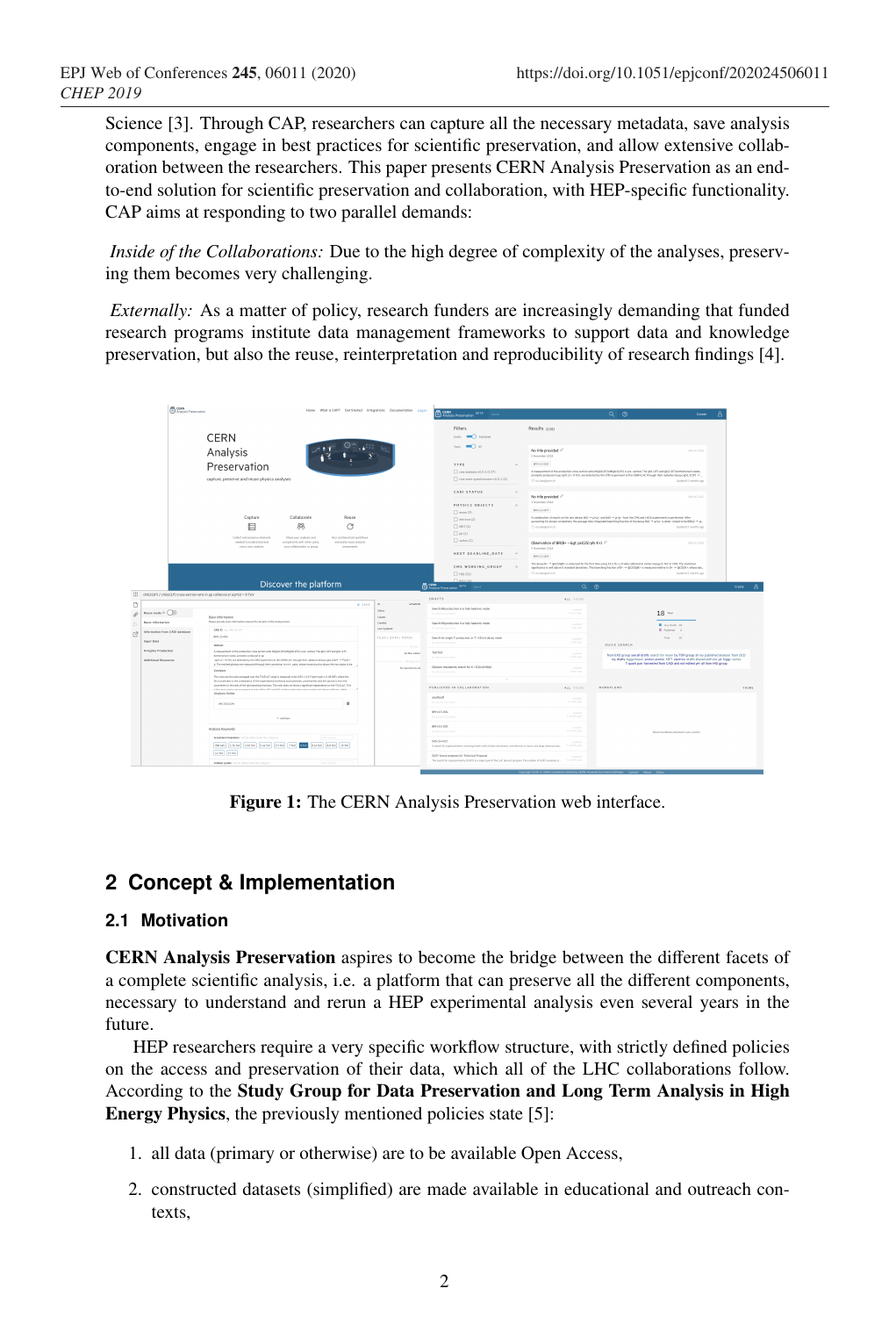- 3. simulated datasets, including the necessary software are available Open Access after a predetermined embargo period, and
- 4. the petabytes of the raw LHC data are restricted and preserved for the long-term.

CERN Analysis Preservation tries to encapsulate the policies presented above into a single, easy-to use platform, that can be used for all the steps that scientists need to take in order to preserve and reuse their analysis components. The preservation of raw data is not the domain of CAP, as the storage capacities required exceed 1 petabyte per day.

## **2.2 Integration Features**

### 2.2.1 Integrations with External Services

As mentioned in the introduction, an important target for CERN Analysis Preservation is to provide an end-to-end tool for scientific preservation, which includes not only the experimental code and datasets, but also a variety of metadata, like researcher affiliations or provenance information. In order to accommodate researchers, CAP provides a variety of integrations with external services, including:

- Zenodo [6] is a multidisciplinary open source platform developed and hosted at CERN. The integration with Zenodo makes it possible to generate Digital Object Identifiers (DOIs) for software through the CAP submission form by fetching the code from Git-Lab, for example, and then uploading it to Zenodo where a DOI can be registered.
- The CERN Document Server (CDS) [7] and Indico [8], the internal CERN services for media and file storage, and appointment scheduling.
- The Research Organization Registry (ROR) [9], is a service that provides institution details, which helps unifying affiliations in publications and conferences.
- ORCID [10] is a service that provides a persistent digital identifier for each researcher, enabling them to distinguish themselves and keep a persistent record of all their professional information. ORCID's use is widely adopted at CERN [11].

## 2.2.2 Code Preservation & Git Repositories

Software repositories and version control have been key features of software development in the last decades, and CERN Analysis preservation fully supports their integration. The two most well-known version control platforms, GitHub and GitLab are providing webhook integration [12] through their respective APIs. The users can connect their GitHub/GitLab accounts with the service and link their repositories to an analysis, allowing for instant and automatic updates, on specified repository events, i.e. releases, or pushing new code. This feature is an important time-saver for scientists, as it combines the ease of use of a general and very popular version control system with the ability to run always up-to-date code, if they choose to do so.

## 2.2.3 Computational Workflows & REANA Reproducible Analysis Platform

Although capturing metadata and code from external services are two necessary steps for describing and preserving a physics analysis, it is also very important to attach the information about the computing environment and how the data processing and data analysis were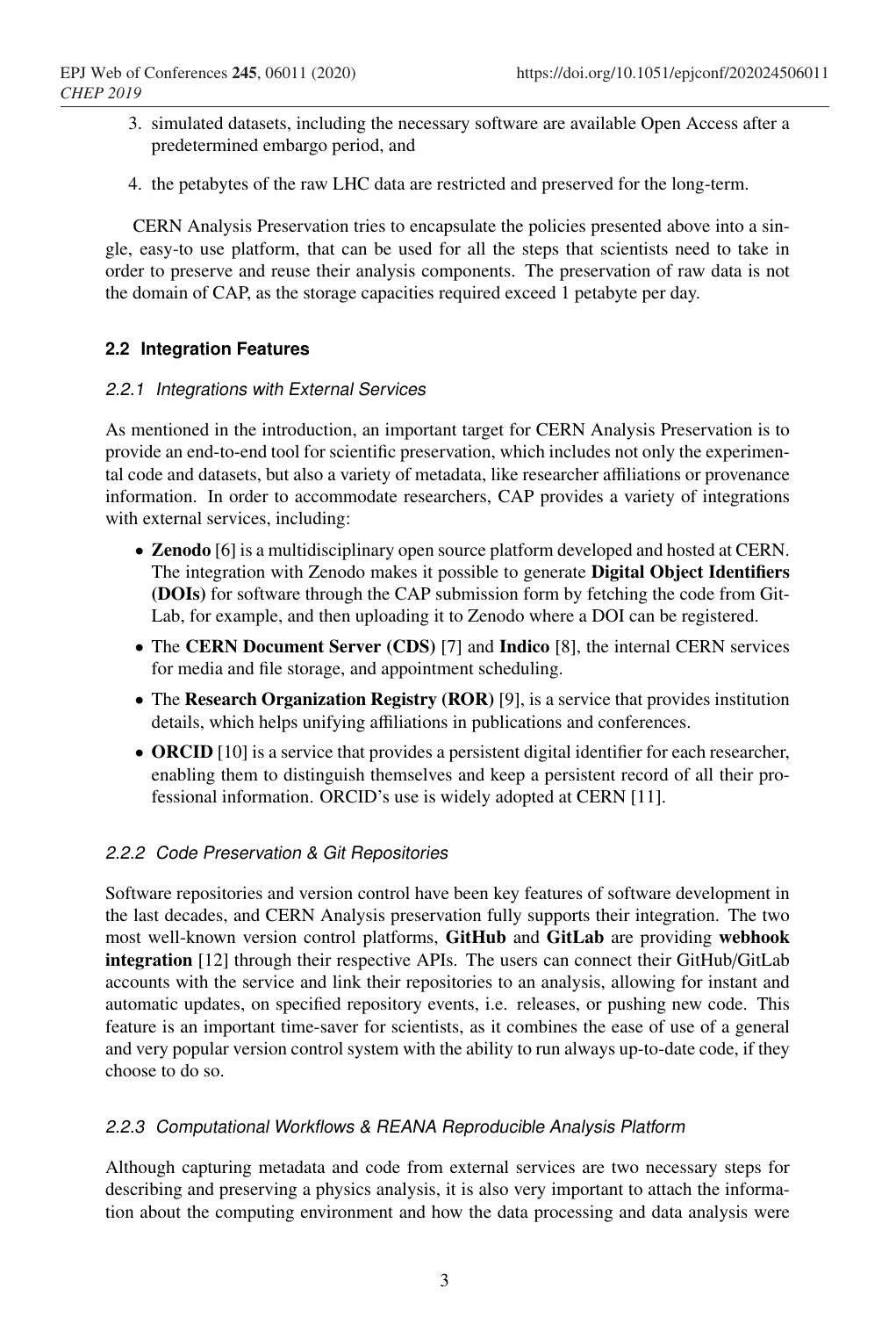performed. One way to achieve this is through containerising (e.g. using Docker images) the analysis steps and preserving the computational workflow steps and their inputs.

Making a research data analysis reproducible basically means to provide structured 'runnable recipes', addressing the following: where is the input data, what software was used to analyse the data, which computing environments were used to run the software, and which computational steps were taken to run the analysis. To achieve this, the REANA service was integrated with CAP, to give the possibility to attach the computational workflows, the input and the output results of various steps of an analysis and link them with the metadata in perpetuity.

REANA is a reusable and reproducible research data analysis platform [13]. It helps researchers to structure their input data, analysis code, containerised environments and computational workflows so that the analysis can be instantiated and run on remote compute clouds.

REANA was born to target the use case of particle physics analyses, but is applicable to any scientific discipline. The system paves the way towards reusing and reinterpreting preserved data analyses even several years after the original publication.



Figure 2: An overview of the REANA platform. The user can interact with the platform via a command line and Web clients. The platform dispatches users' requests to workflow engines and runs necessary tasks on the containerised cloud. The workflow tasks share the same workspace throughout the run.

### **2.3 FAIR Data**

Capturing all the information mentioned above and to achieve better preservation of analyses, the metadata are treated with FAIR (Findable, Accessible, Interoperable, Reusable) principles in mind. This means that the data are described by rich metadata and a plurality of relevant attributes, following domain-relevant community standards. Through the experiment-specific schemas and by promoting association of information we capture with detailed provenance, we aim for data conformity and data that are usable and reusable to the collaboration and the researchers forever.

By handling data collections in a FAIR way and by integrating DOIs and other Persistent Identifiers (PIDs) from CERN internal and external services, users can connect their analysis components together in one place in a persistent way.

It should be noted that while CAP tries to integrate FAIR and Open Science principles where possible, in order for the service to be useful for our users, control over public sharing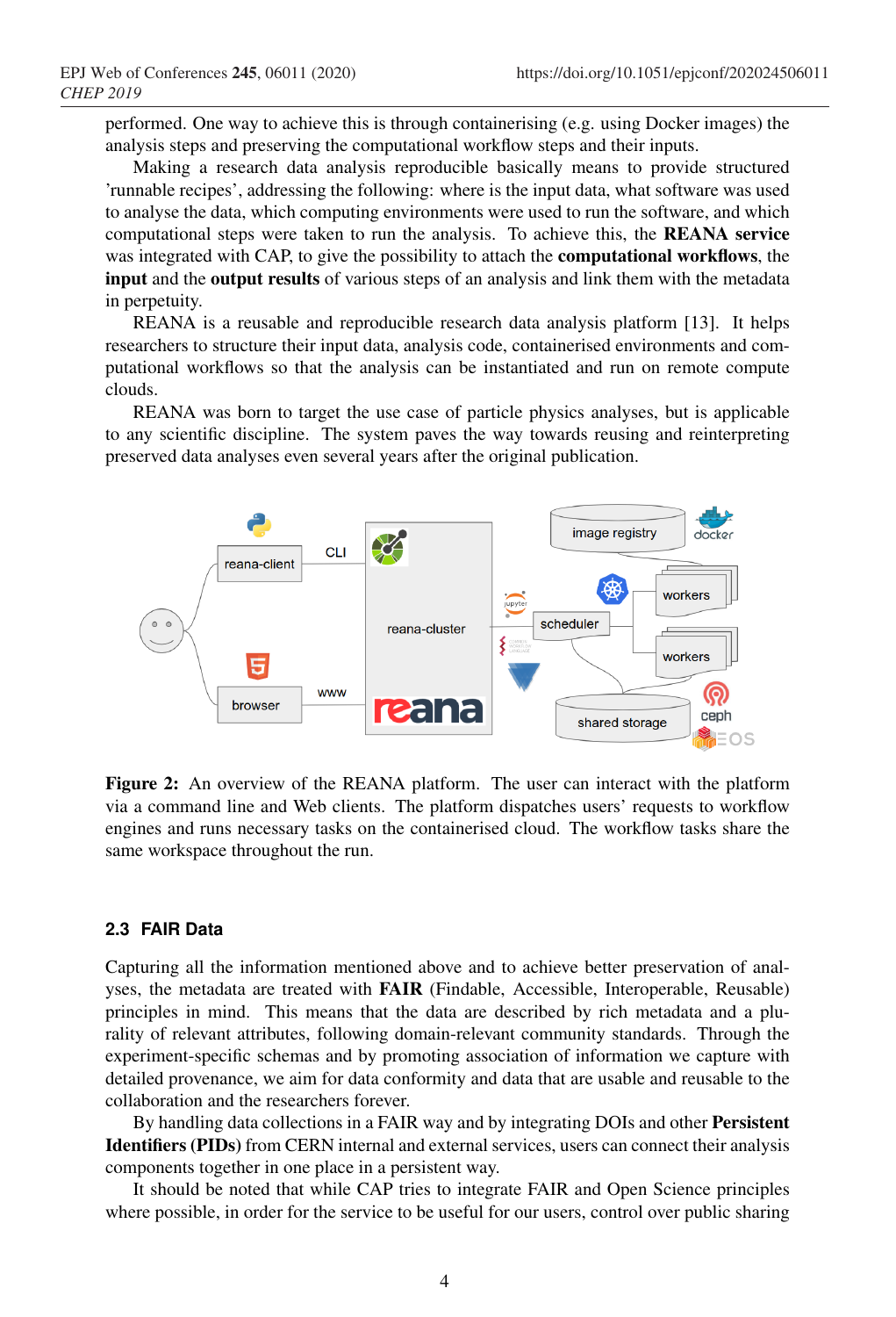of outputs always remains with the researchers or collaborations, respecting embargoes and other internal procedures (e.g. reviewing).

#### **2.4 Advanced Search Features**

The provision of all the above integrated services, as well as experiment-specific databases, allows CERN Analysis Preservation to become a powerful aggregator of most of the information that a researcher could need. This is why all this information is combined in appropriate mappings, and indexed in an ElasticSearch cluster, which is the main search engine of CAP.

Triggers, datasets, filters, and other information that was only available through legacy interfaces, is now available through CAP, which can provide fast retrieval of datasets, along with useful dates and statistics, with simple, free-text queries. The ease of use, greatly facilitates the collaboration between theory and practice.

#### **2.5 Technical Details**

#### 2.5.1 System Architecture

The service is a web application that follows the pattern of microservice architecture. The implementation language of choice for the backend is **Python** [14], as it offers an assortment of useful data-specific modules and libraries. The platform is built on top of Invenio [15], a large-scale digital library framework, that provides an integrated solution for data repositories and integrated library systems, through an ecosystem of compatible modules (based in Flask [16] and **SQLAlchemy** [17]).

PostgreSQL [18] is used as CAP's Relational Database Management System. Its main advantage over other databases is the native support for JSON, which is the format of choice for modeling the metadata, and encompasses complicated relations and data types. Content and metadata stored into the system are modeled, validated and checked for compliance with community standards by using JSON Schemas [19]. This way, everything is then ready to be indexed and become searchable, through our ElasticSearch [20] cluster, our search infrastructure that is there to satisfy the information retrieval and recommendation features of the service. All the records are indexed, along with metadata from various other sources, e.g. datasets from external CERN databases.

For the handling of most asynchronous and background tasks, the use of Celery [21], a distributed system that acts task scheduler, was introduced, together with the help of RabbitMQ [22] as the default message broker. Finally, Redis [23] is used as a caching mechanism for the system to handle sessions, permissions, etc. The main web interface is a ReactJS [24] single page application, written in Javascript [25]. The design follows a responsive paradigm, making it browsable in most browsers and screen sizes.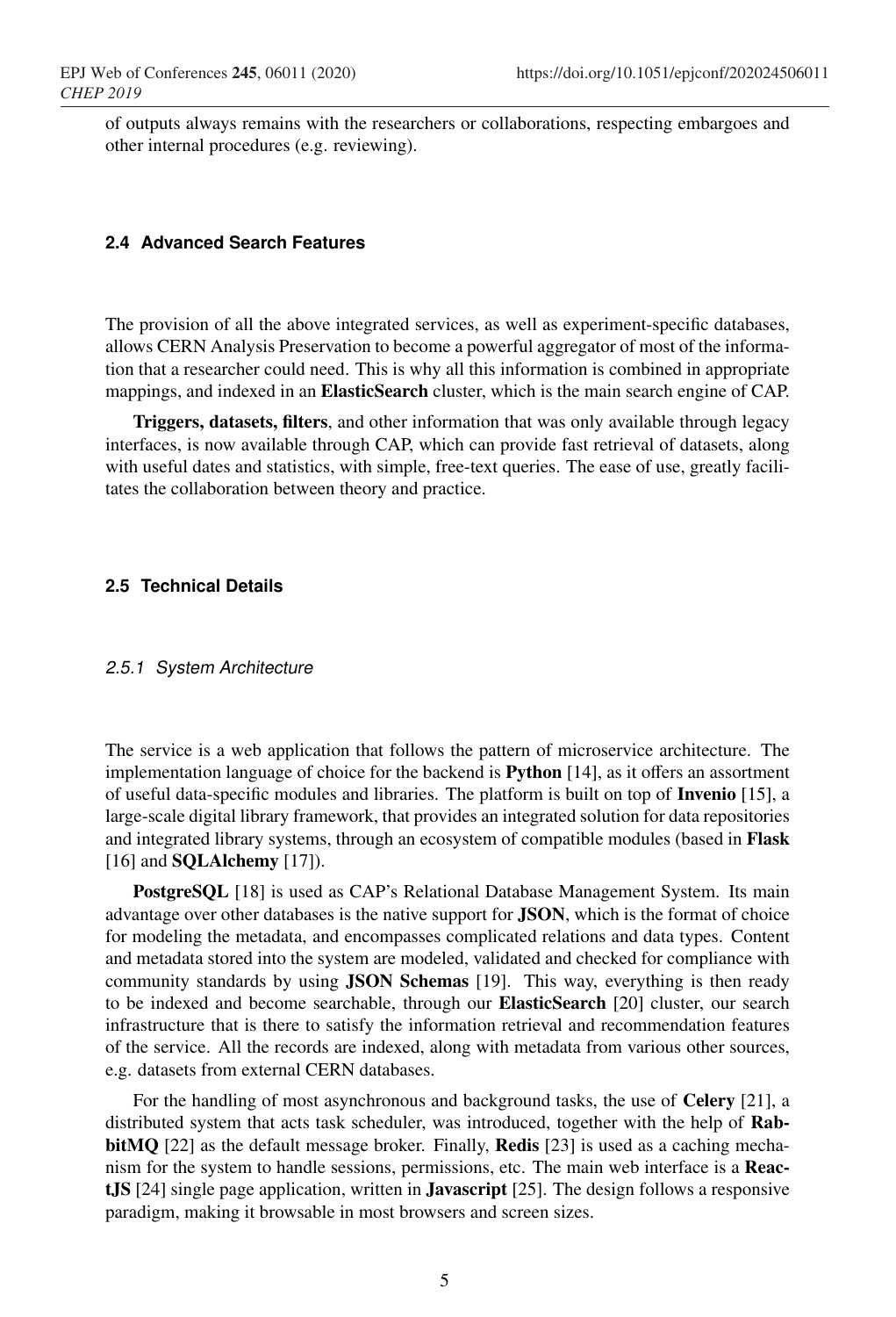

Figure 3: General architecture of CERN Analysis Preservation. The diagram is not exhaustive, as CAP interacts and depends on a variety of external APIs and CERN services.

#### 2.5.2 Personal Data Handling

Metadata and data collected through user submission or automated processes are all retrieved either from open/public databases and repositories, and therefore do not require confidential handling, or from closed/restricted sources, for which data accessibility and retrieval follow the same conditions as those specified at the source. For the use of the service and the classification of users' access rights, standard institutional user authentication is in place, which associates users with their CERN account and their group memberships, without making any information available to third parties.

### 2.5.3 Scalability and Sustainability Considerations

An important target for CERN Analysis Preservation is to allow for the potential scalability of the service. Although the current schemas and data models are built under the specifications of the LHC experiments (ALICE, ATLAS, CMS, LHCb), more users, experiments and working groups are expected to use the service as it exits the beta phase. To accommodate this, CAP is deployed through the Openshift platform provided by CERN, a service that handles the orchestration of Docker containers, that can be adapted to the services needs.

CAP has been designed to be integrated seamlessly into the way experimental teams work, such that preserving analysis artifacts is not an additional burden on researchers, but rather is facilitated through a service which offers efficiencies to users as they conduct their research. Although this activity remains primarily the domain of experimental teams, for the purposes of sustainability it is considered that the delivery of the service and its continued development/evolution should remain the responsibility of the host lab. Given that the preservation of data and associated analysis artifacts is critical to retaining sufficient knowledge to make meaningful use of data in the future, and potentially beyond the life of an experiment, the sustainability of preservation services and of the preserved assets themselves should be considered an organisational imperative, as a core service in the data management/open data ecosystem of a laboratory. In this way, data and analysis preservation becomes part of the archival record and intellectual legacy of an organisation.

#### **2.6 Interacting with the service**

It is possible to interact with CAP in 3 ways: through the web interface, by using our API or the command line client.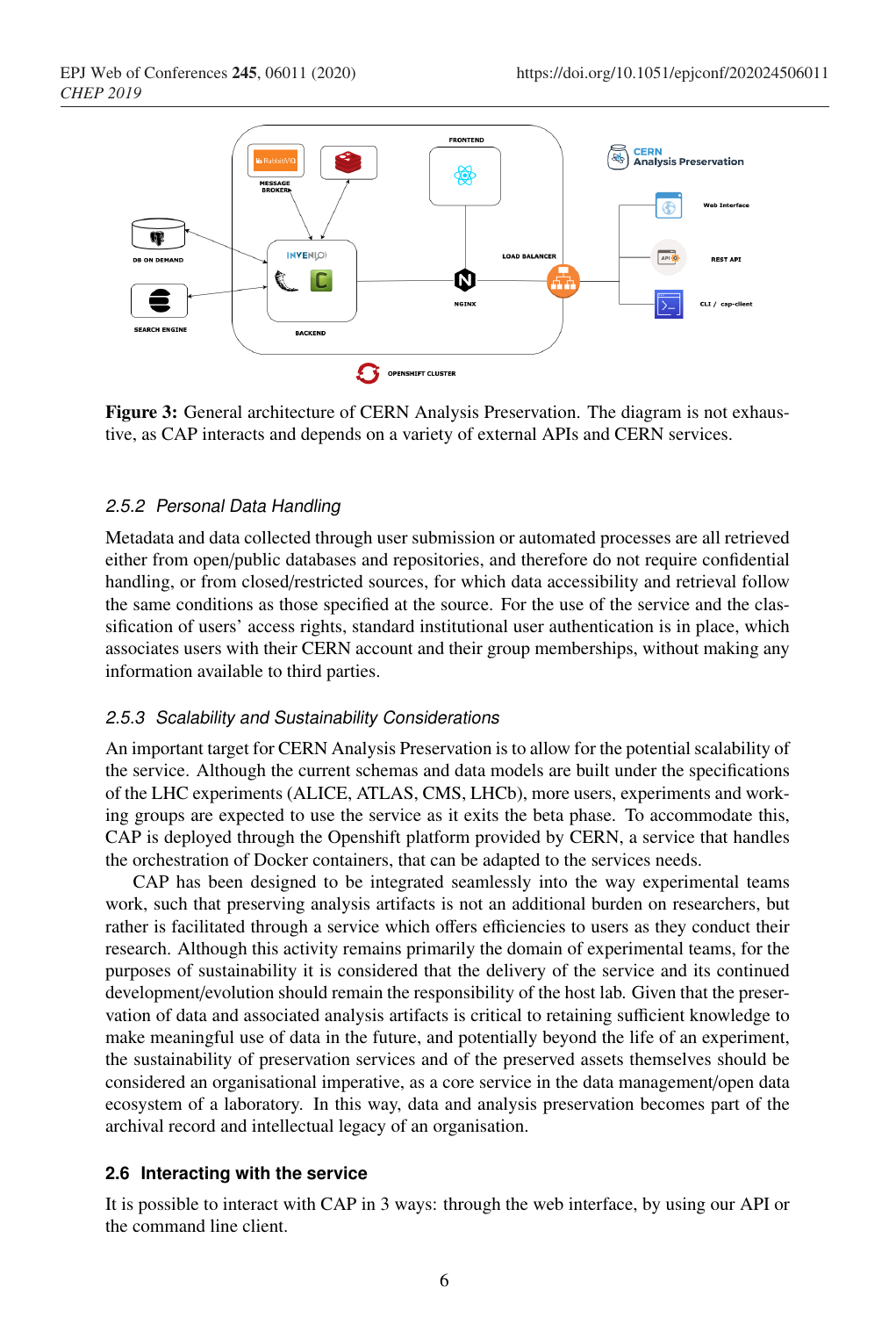#### 2.6.1 Web Interface

The main way of using and accessing the service is through the web interface. The user has the ability to create an analysis workspace, populate it with metadata, upload analysis content (e.g. files, data) and link persistently with external entities, such as code repositories or computational workflows. Users are also able to version analyses and have various options for sharing their work within their collaboration, group, etc. Through the web interface, it is also possible to manage user profiles as well as user tokens for 'remote' authorisation.

### 2.6.2 RESTful API

The core of the CERN Analysis Preservation platform is its powerful RESTful API. Everything from the SPA, to file upload/download, the webhooks, etc. are handled by it. An OpenAPI v3 specification [26] is also available to help with tests, client integrations, tools, and documentation.

### 2.6.3 CAP Client

The CAP Client is an alternative to the web interface and the REST API that provides easy access to a subset of the core functionality int. It is an installable Python package, found in PyPI.

It can be very useful as a basic functionality cli tool, that can be integrated in local workflows and be part of a researcher's Unix pipeline.

## **3 Example Use Cases**

In general, preservation efforts and needs at CERN change from one experiment to another. Even in the same experiment/collaboration, there are different working groups that work and do analyses in their own way. With CERN Analysis Preservation, we have built a tool that can accommodate these needs, depending on the specifications and requirements individual groups have (e.g. their own data models).

Currently the platform provides content types and use cases for the 4 LHC experiments (ALICE, ATLAS, CMS, LHCb). Each of them, has a customised data model, and is using the platform for their individual needs and their collaboration's internal systems/databases/APIs that are already in place. Some examples of use cases include:

- CMS: The CMS experiment's needs are mainly focused on metadata and integration of their experiment databases inside the CAP platform for easier information submission, and better and faster search functionalities [4]. CAP is able to harvest and query their dataset and analysis databases (DAS, CADI), helping connecting experiment entities with the ones inside CAP. CMS are also working on preserving containerised computational workflows through REANA as a stating point.
- ATLAS: The use case for ATLAS is mostly centered around preserving containerised computational workflows (through REANA), as well as connecting with their own systems (e.g. Glance) [27].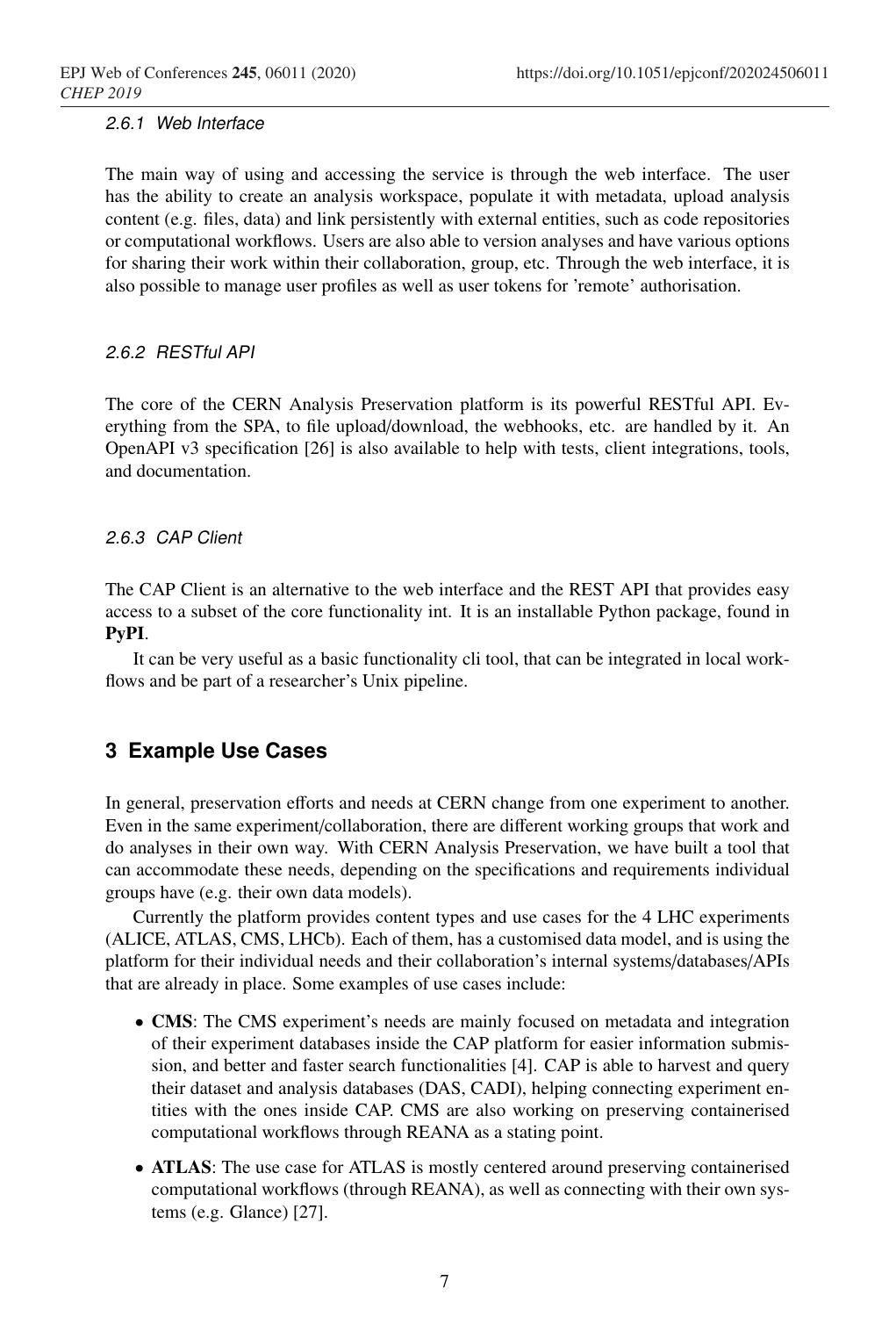## **4 Conclusion**

In this paper we presented CERN Analysis Preservation, a platform that follows the FAIR principles for data management, and enables the preservation and reuse of research data. CAP is a digital repository platform that enables LHC experiments to store information about analyses and related assets, the user code, the container image, individual n-tuples and plots. CAP integrates with the REANA reproducible analysis platform for reinterpreting preserved data and analysis workflows. The CAP and REANA services were designed with ALICE, ATLAS, CMS and LHCb experiment use cases in mind.

The pilot experiments allowed to identify a clear need for custom metadata models targeted to each use case scenario. It is our vision to empower LHC collaborations and researchers to use the CERN Analysis Preservation service as a generic and extensible tool, each community applying their own preservation rules, data models and schema mappings, in order to seamlessly integrate analysis preservation and reproducible science practices and tools into their daily workflows.

## **References**

- [1] European Commission, *Open science* (2019), https://ec.europa.eu/research/ openscience/index.cfm
- [2] European Commission, *Open data: An engine for innovation, growth and transparent governance* (2011), https://eur-lex.europa.eu/LexUriServ/LexUriServ.do? uri=COM:2011:0882:FIN:EN:PDF
- [3] X. Chen, S. Dallmeier-Tiessen, R. Dasler, S. Feger, P. Fokianos, J.B. Gonzalez, H. Hirvonsalo, D. Kousidis, A. Lavasa, S. Mele et al., *Open is not enough* (2018), https: //doi.org/10.1038/s41567-018-0342-2
- [4] L.L. Iglesias, *The CMS approach to Analysis Preservation* (2019), https://indico. cern.ch/event/773049/contributions/3476181/attachments/1939670/ 3215866/The\_CMS\_approach\_to\_Analysis\_Preservation\_-\_CHEP2019.pdf
- [5] J. Cowton, S. Dallmeier-Tiessen, P. Fokianos, L. Rueda, P. Herterich, J. Kunčar, T. Šimko, T. Smith, *Open data and data analysis preservation services for LHC experiments* (2015), https://iopscience.iop.org/article/10.1088/1742-6596/ 664/3/032030
- [6] K. Nowak, L.H. Nielsen, A.T. Ioannidis Pantopikos, *Zenodo, a free and open platform for preserving and sharing research output.* (2016), https://doi.org/10.5281/ zenodo.51902
- [7] L. Marian, J. Caffaro, J.Y. Le Meur, *Multimedia and Document Services* (2013), https: //cds.cern.ch/record/1983613
- [8] P. Ferreira, T. Baron, C. Bossy, J. B, M. Pugh, A. Resco, J. Trzaskoma, C. Wachter, *Indico: A Collaboration Hub* (2012), https://doi.org/10.1088/1742-6596/396/ 6/062006
- [9] M. Gould, *Hear us ror! announcing our first prototype and next steps* (2019), https: //doi.org/10.5438/cykz-fh60
- [10] L.L. Haak, M. Fenner, L. Paglione, E. Pentz, H. Ratner, *ORCID: a system to uniquely identify researchers* (2012), https://doi.org/10.1087/20120404
- [11] X. Chen, *ORCID integration at CERN* (2017), https://doi.org/10.5281/zenodo. 556917
- [12] *GitHub Webhooks [software]*, [Online; accessed 20-02-2020], https://developer. github.com/webhooks/